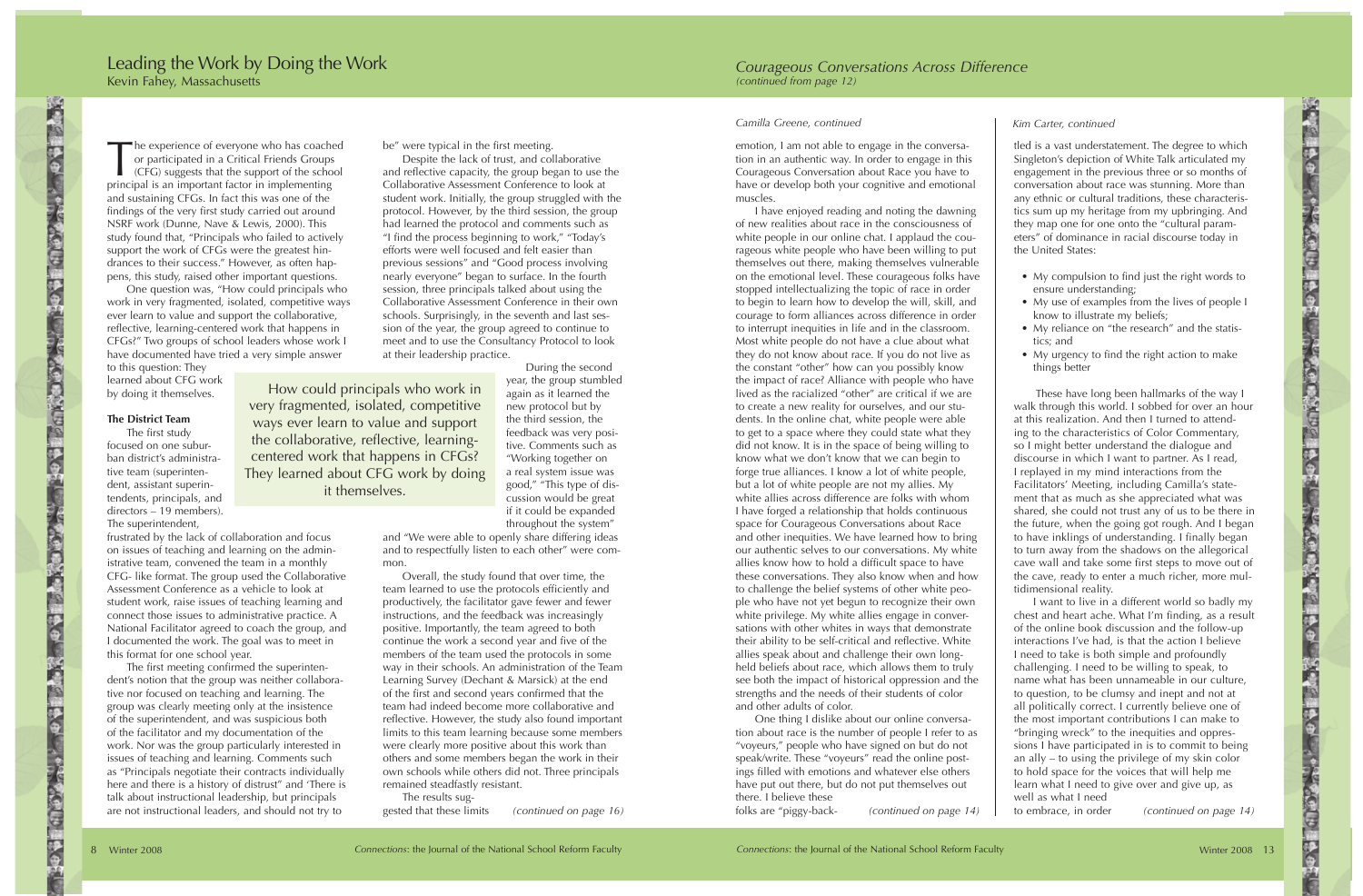were connected to (1) the isolated and fragmented nature of the team; (2) the power of the isolated, competitive culture in which the leaders worked; and (3) the behavior of the superintendent who, in effect, had ordered the team to be more collaborative. Simply put, the team had a long way to go to become a professional learning community and ordering them to go there, only got them part of the way.

## **The TILE CFG**

The context of the second study is quite different. In this study, 14 graduates of a M.Ed. Leadership program met in a CFG. The group had been trained in a two year, cohort-based M.Ed. program called the TILE program (Teacher Initiative for Leadership in Education) which was very much based on ideas of critical friendship, and used protocols as the central element of its pedagogy. The group was multi-district, regionally based and completely voluntary.

The TILE CFG has met continuously since fall 2004. Because the group was trained in the use of protocols as part of their leadership education program, they used many more protocols than the district group, facilitated the conversation themselves, had no difficulty bringing dilemmas of practice, student work or relevant texts to the table, and in the third year agreed on a focus of difficult conversations, especially as they related to equity.

In a series of interviews, the members of the group stated that the TILE CFG continued to support their own leadership learning and their ability to bring this perspective back to their own schools. One principal summed up the experience by saying:

*You have to trust in the group. I knew that when I missed CFG meetings, I was really missing something. I think it was the honest, truthful conversations, and knowing that you had a voice. I don't always feel I have these in my own district.*

Another added:

*For me, the CFG groups are places where you can test your hypotheses. It is the safest place. I do not know any other place where I can do that. I cannot do that with my staff. I cannot do it with my boss. And the only place where you will be taken seriously in this way is the CFG. School is a lonely place with regards to this type of conversation.*

In general, the principals recounted how the

only way that they could ever hope to support and sustain professional collaborative communities in their schools was to participate in one themselves. Comments such as, "In this job you can go weeks without this type of conversation" and "Now I have a place to come and hash things out. The CFG almost has a spiritual quality" were common.

During the interview process, the principals were also asked about the connections between their work in their CFG and their work in schools. In the interviews, every group member gave numerous examples of how their participation in the TILE CFG sustained and informed their leadership practice. The examples fell into three broad areas. First, members shared how the TILE CFG continually refocused them on larger issues of school culture and professional community, encouraging them to look beyond the immediate problems that they faced as school leaders. Second, the principals described specific structures, tools or practices that were used in the TILE CFG , tools that they also used, in some way, in their schools. Finally, three members of the group from the same district recounted the effect that having TILE CFG colleagues in their district had on the work of the district administrative team.

One principal, for example, described how the TILE CFG supported her persistent focus on teaching and learning by saying, "Are kids learning or are we just teaching? You have to create that culture where you can have conversations around instruction." Another noted, "It is about always bringing the conversation about teaching and learning. It is about building a CFG language with the staff." Every CFG member identified a connection between the culture of the TILE CFG and the culture they were trying to build in their schools.

The administrators were also able to provide many examples of tools, protocols and ideas that were used in the TILE CFG that they also used in their practice. Some examples were using the Collaborative Assessment Conference to look at student work, collaborative data analysis sessions, using a Tuning Protocol to look at a crisis plan, and reflective journaling. One principal described the progress she had made in her school by saying, "But you learn. You have to do it. But I am to the point that we have made some progress. In my school, we have introduced norms for

*(continued on page 17)*